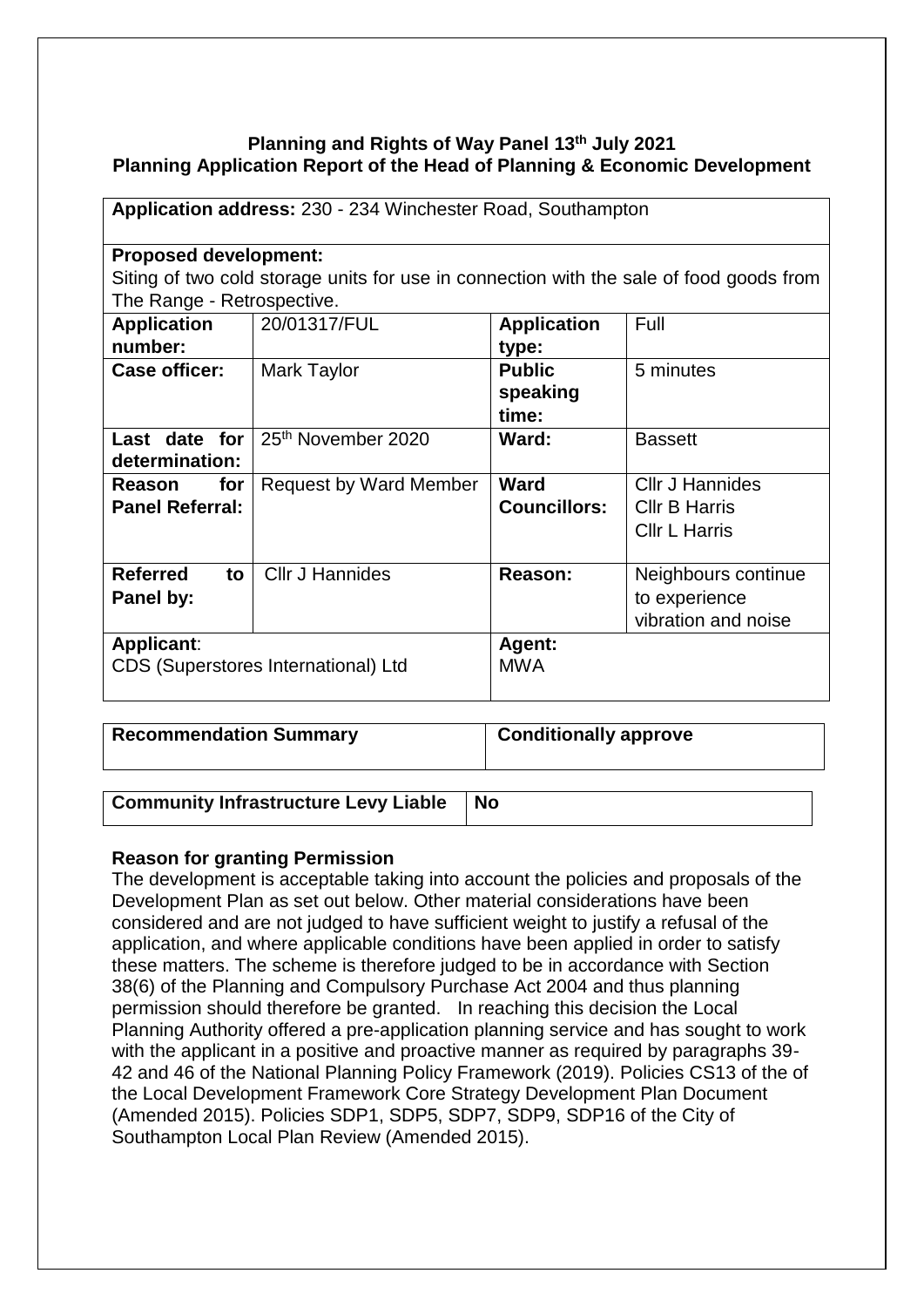# **Appendix attached**

| $\frac{1}{2}$ . The position of the contract of the contract of $\frac{1}{2}$ |                             |  |                           |  |
|-------------------------------------------------------------------------------|-----------------------------|--|---------------------------|--|
|                                                                               | Development Plan Policies   |  | Relevant Planning History |  |
|                                                                               | Acoustic Report - Dragonfly |  |                           |  |

## **Recommendation in Full**

### **Conditionally approve**

## **1. The site and its context**

- 1.1 The red line for the application site relates to a small area of the compound area serving The Range store accessed via Winchester Road. The building is shared with the freezer food company 'Iceland'.
- 1.2 The Compound area is located directly to the west of the main store on the north boundary of the site. It is enclosed by a timber clad security fence in excess of 3m in height.
- 1.3 The Range site incorporates a sizeable parking area to the south western side of the site. The Compound in located centrally within the site adjacent to the north boundary.
- 1.4 Residential properties back on to the north southwest, west, and south east boundaries of the site. To the south is a petrol filling station and to the northeast commercial premises known as South Coast Storage and Packaging.

# **2. Proposal**

- 2.1 The application seeks the retention of two containers within the site's storage compound.
- 2.2 The containers are refrigeration units that provide cold storage for the frozen goods available within The Range store.
- 2.3 The units are 2.89 metres in height, 2.44 metres wide, the northern most unit measures 12.1 metres in length, the southern unit 6.1 metres. The refrigeration equipment is located on the rear of the containers adjacent to the to western boundary of the compound.
- 2.4 The Containers are cream in colour (RAL CODE 1015)

# **3. Relevant Planning Policy**

3.1 The Development Plan for Southampton currently comprises the "saved" policies of the City of Southampton Local Plan Review (as amended 2015) and the City of Southampton Core Strategy (as amended 2015) and the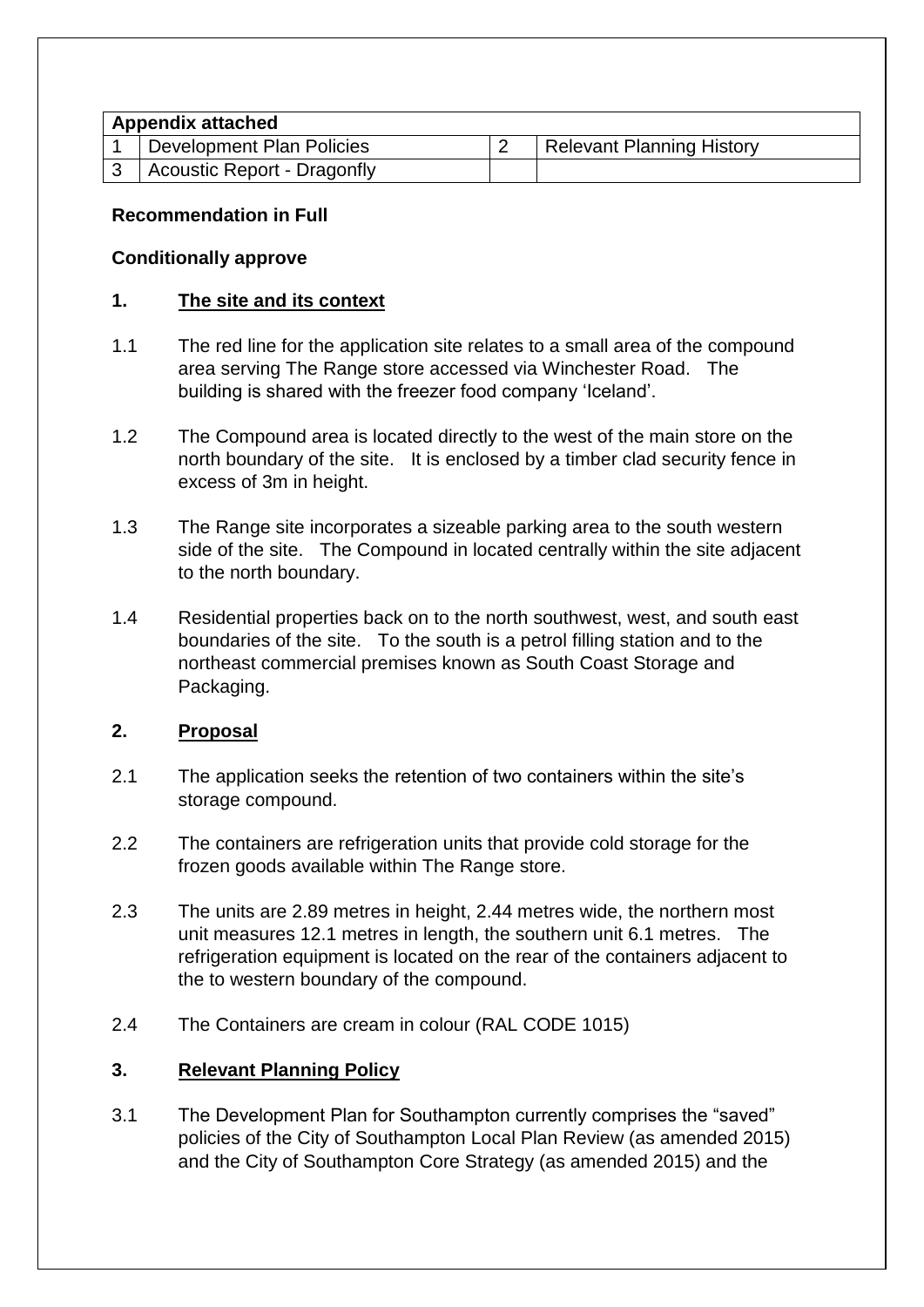City Centre Action Plan (adopted 2015). The most relevant policies to these proposals are set out at *Appendix 1*.

3.2 The National Planning Policy Framework (NPPF) was revised in 2019. Paragraph 213 confirms that, where existing local policies are consistent with the NPPF, they can been afforded due weight in the decision-making process. The Council has reviewed the Development Plan to ensure that it is in compliance with the NPPF and are satisfied that the vast majority of policies accord with the aims of the NPPF and therefore retain their full material weight for decision making purposes, unless otherwise indicated.

## **4. Relevant Planning History**

4.1 A schedule of the relevant planning history for the site is set out in *Appendix 2* of this report.

## **5. Consultation Responses and Notification Representations**

- 5.1 Following the receipt of the planning application a publicity exercise in line with department procedures was undertaken which included notifying adjoining and nearby landowners. At the time of writing the report **two representations** have been received from surrounding residents. The following is a summary of the points raised:
- 5.2 **The vibration and humming noise coming from these refrigerator units can be felt and heard all night. It prevents windows being left open at night. During the day the humming noise can be heard with our garden. Attempts have been made by The Range to muffle the noise that the units make. However there is still constant humming and vibration which fluctuates through the day and night.**

### **Officer Response**

The concerns regarding noise and vibration are noted and form part of the material considerations for the application below. In summary, it was noted that the compressor units associated with the containers did result in noise emissions. It was advised that acoustic louvres would mitigate this impact. These acoustic louvres have now been fitted to the containers. A further acoustic report measured the noise impact of the containers following the installation of the louvres. The target noise levels set of by the Council's Environmental Health officers were achieved. Whilst some nuisance may remain this is considered to fall within acceptable limits.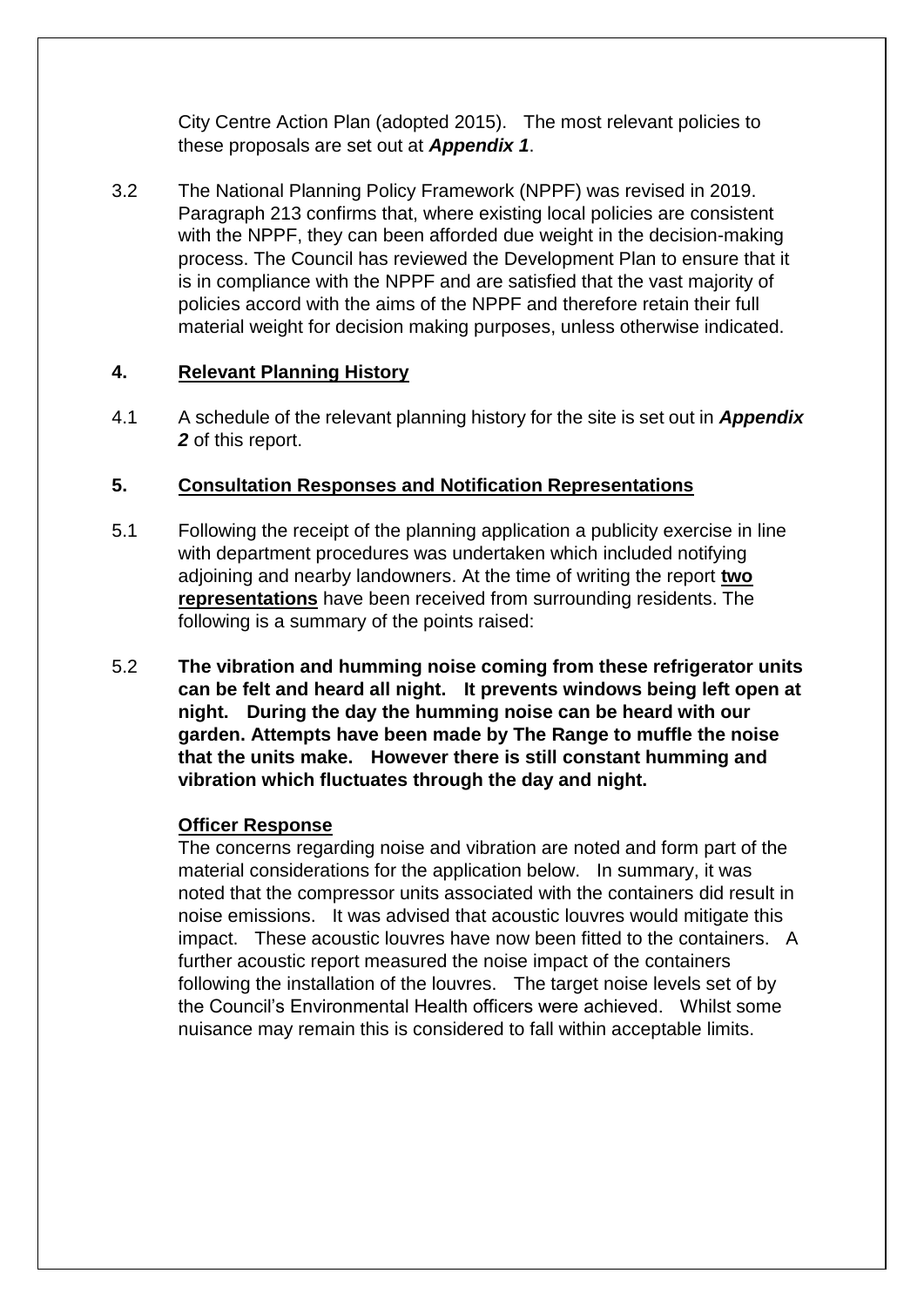5.3 **The delivery lorries arrive early morning and park up with their generators running. They start unloading using forklifts before 7.30am.**

#### **Officer Response**

The proposal does not include any variation to the permitted delivery times. Deliveries and servicing of the premises is restricted to the hours of 08:30hrs to 17:00hrs Monday to Friday. The store has been reminded of these restrictions and the Council has planning enforcement powers, which may be used if the issue persists.

### **Consultation Responses**

| 5.4 | <b>Consultee</b>            | <b>Comments</b>                                                                                                                                                                                                                                                                                                                                             |
|-----|-----------------------------|-------------------------------------------------------------------------------------------------------------------------------------------------------------------------------------------------------------------------------------------------------------------------------------------------------------------------------------------------------------|
|     | <b>Environmental Health</b> | Following the installation of acoustic louvres<br>to the containers, and the sound level<br>monitoring outlined in the Acoustic report<br>DC3425-R2<br>referenced<br>Environmental<br><b>Health Advised that:</b>                                                                                                                                           |
|     |                             | 'The target noise levels have been achieved.'                                                                                                                                                                                                                                                                                                               |
|     |                             | As such Environmental Health raise no<br>objection to the proposal.                                                                                                                                                                                                                                                                                         |
|     | <b>Cllr Beryl Harris</b>    | Since the acoustic louvers have been fitted<br>to the units to reduce the noise levels and<br>Environmental Health report states that the<br>target for noise reduction has been achieved<br>and they now consider that the louvres are<br>effective, their objection has now been<br>removed . I have personally not received any<br>additional complaints |
|     | <b>Cllr John Hannides</b>   | The proposal is in my view inappropriate and<br>unsuitable due to their close proximity to<br>several neighbouring residential properties.<br>Residents have complained about excessive<br>noise and vibration created by the generators<br>situ. It's already having a serious<br>in<br>detrimental impact on the neighbours and<br>their quality of life. |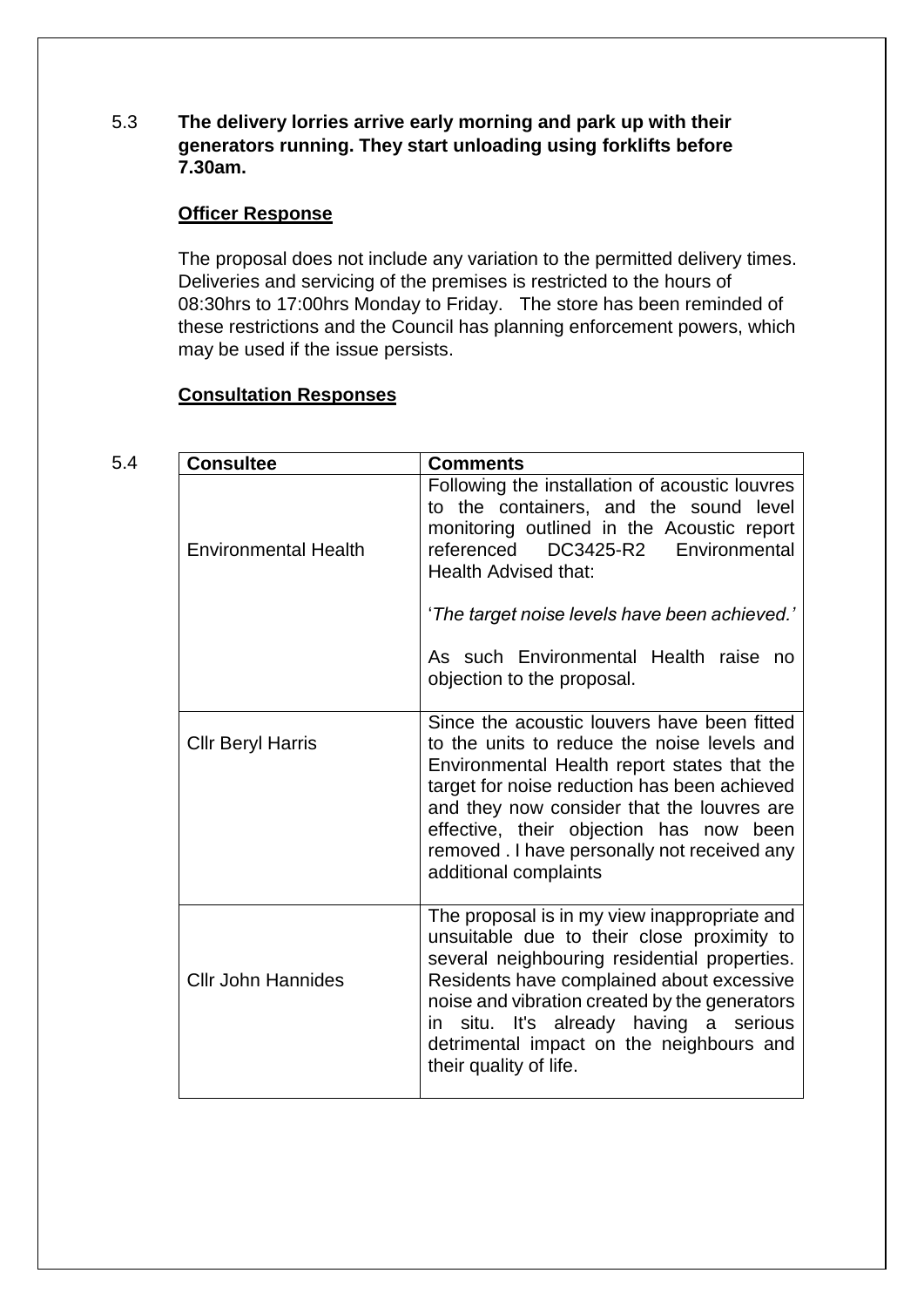## **6.0 Planning Consideration Key Issues**

- 6.1 The key issues for consideration in the determination of this planning application are:
	- The principle of development;
	- Design and effect on character;
	- Residential amenity;

### 6.2 Principle of Development

- 6.2.1 The proposal seeks to retain two refrigerated storage containers within the existing compound associated with The Range store. The proposed use of the site is established and the containers would be ancillary to the use of the store. As such, the principle of development can be supported subject to further consideration regarding the impact to the character of the area and residential amenity.
- 6.2.2 Saved Policy SDP1(i) of the City of Southampton Local Plan Review states, amongst other things, that planning permission will only be granted for development which does not unacceptably affect the health, safety and amenity of the city and its citizens.
- 6.2.3 Saved Policy SDP16 of the City of Southampton Local Plan Review states,

*'noise-generating development will not be permitted if it would cause an unacceptable level of noise impact;'*

- 6.2.4 Core Strategy Policy CS13 requires development to '*respond positively and integrate with its local surroundings'* and *'impact positively on health, safety and amenity of the city and its citizens'*.
- 6.2.5 It is noted that the application is retrospective. The National Planning Policy Framework says that enforcement action is discretionary, and that local planning authorities should act proportionately in responding to suspected breaches of planning control. Section 73A of the Town and County Planning Act 1990 specifically provides that a granting of planning permission may relate to development carried out before the date of the application' (para 6). Furthermore, an application cannot be refused on grounds that it is retrospective. When considering the development regard has to be had to Government guidance and the policies contained within the Development Plan.
- 6.2.6 However, the retrospective nature of the development has allowed the mitigation measures, seeking to limit the noise emissions, to be installed. As such the Council does not have to rely upon predicted results from the proposed mitigation. Following the installation of acoustic louvres noise levels were measured to assess the effectiveness of the mitigation. As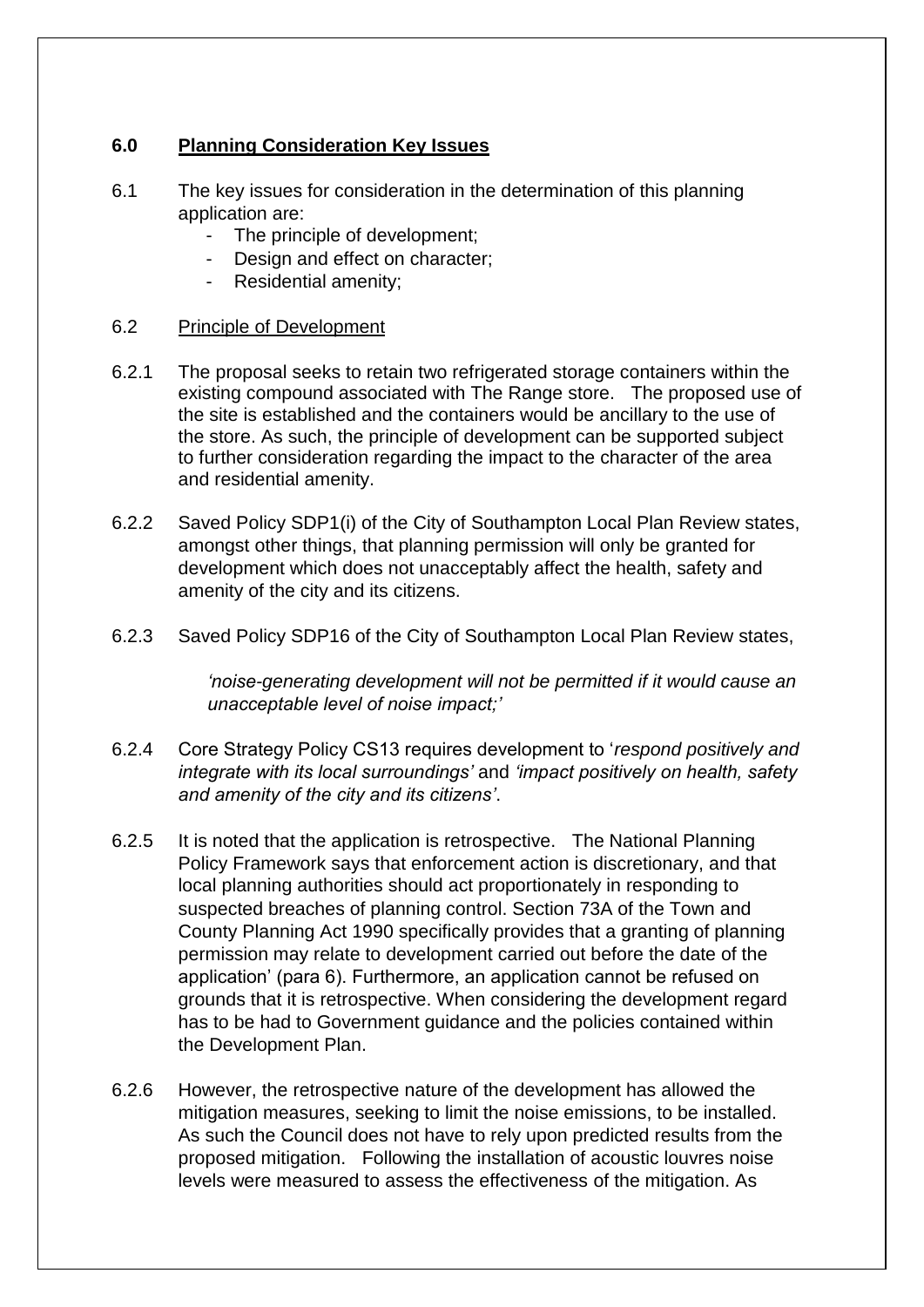assessed below by the Council's Environmental Health Officers, the target noise levels were achieved. As such, the principle of the cold storage units for this commercial building is acceptable.

#### Design and effect on character

- 6.3.1 The proposal will maintain the existing commercial use of the premises. The proposal will not provide additional retail floor space neither will the containers be accessible by the public.
- 6.3.2 The containers are set will into the site, within and existing storage /delivery compound and away from the public realm. Given the height of the timber clad boundary treatment of the compound the storage containers will not be readily visible to the public. A condition can be imposed that prevents storage of goods and materials on top of the containers. A further condition will require the units to be removed when no longer in use. As such the proposal preserves the character of the site and the surrounding area.

#### 6.4 Residential amenity

- 6.4.1 The containers are located near to the northern boundary of the site that abuts the rear boundary treatments of the residential properties of Norham Avenue. The containers are sited approximately 16m from the habitable accommodation within those properties.
- 6.4.2 The containers are of single storey height, with a flat roof. As such given the level of separation from the residential dwelling and single storey height, the containers are do not give rise to any material harm to the natural light or outlook currently enjoyed by the occupants of those dwellings.
- 6.4.3 The containers incorporate refrigerated units which have the potential for noise emission from the units. It is noted that the containers are located within an existing storage and delivery compound located adjacent to the customer car parking. Vehicles and people can be expected to be operating/working within those areas resulting in some noise from within it however such noise would not be expected through the night. The cold storage containers will be required to operate through the night and noise and vibration issues can be a major nuisance in urban areas. Excessive levels of noise and vibration can cause stress and other related problems affecting people's health and quality of life.
- 6.4.4 Saved Policy SDP 16 of the City of Southampton Local Plan Review states,

*'Applicants may be required to submit a noise impact report to assess the effect of the proposed development or existing noise source(s) upon the existing or proposed noise-sensitive development prior to the*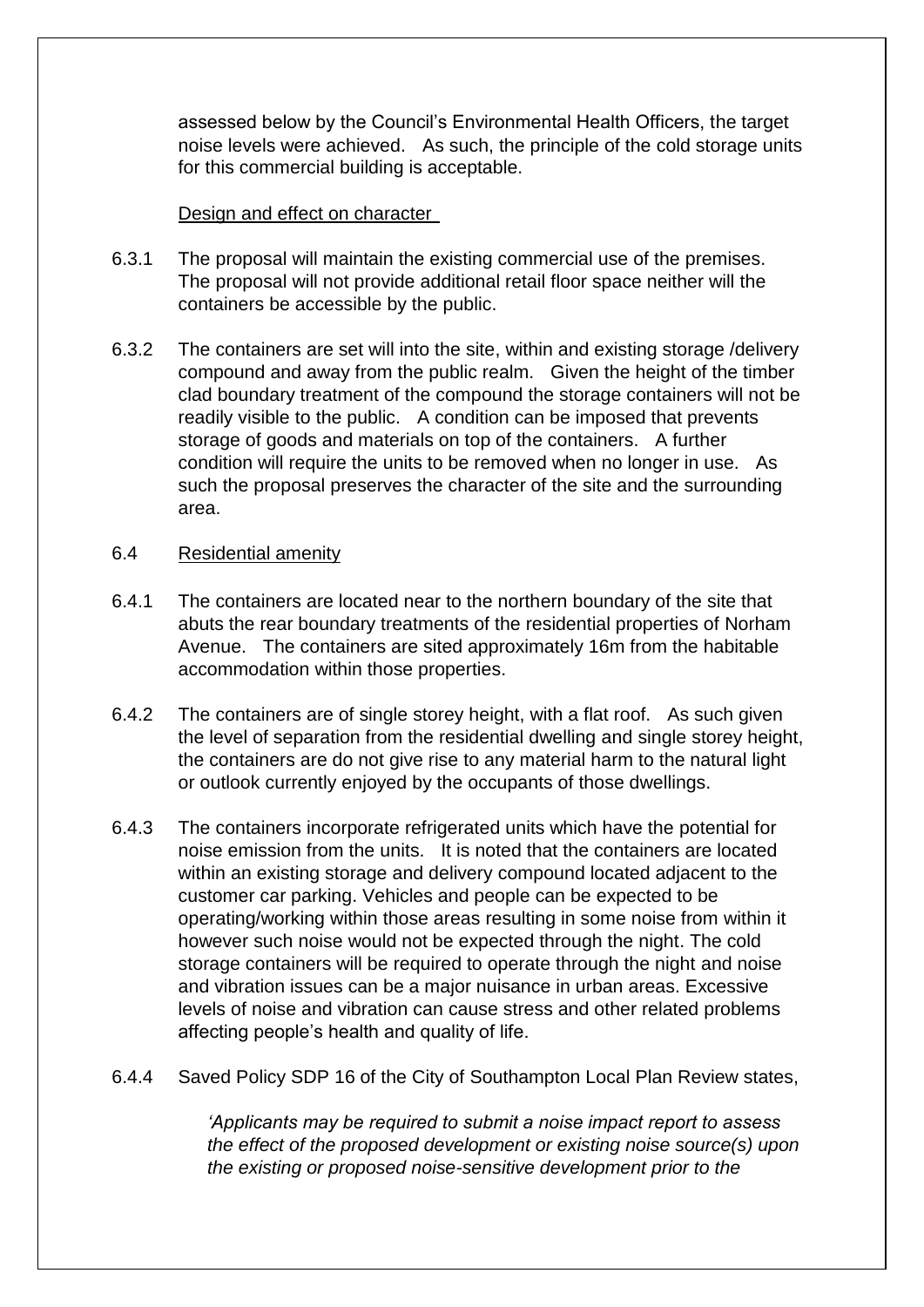*determination of a planning application.'*

- 6.4.5 The application did include a Noise impact assessment (referenced DC3425-R1). The survey concluded that without any mitigation the units resulted in noise emissions of, which exceed acceptable noise parameters (35dB/30dB) by 2 decibels (37dB)
- 6.4.6 The noise impact assessment found that the source of the noise was the compressor associated with the refrigeration units. The report advised that the fitting of acoustic louvres would mitigate this noise impact and bring emissions down to acceptable levels (35dB/30dB).
- 6.4.7 As the proposal sought retrospective consent for the retention of the units, rather than secure the mitigation through a planning condition to be fitted/reviewed after consent had been awarded, it was considered appropriate to implement the suggested mitigation prior to the award of permission so that a further noise survey could be undertaken post installation. This would allow for a more accurate assessment of the effectiveness of the acoustic louvres.
- 6.4.8 With significant input from the Councils Environmental Health Team the Acoustic Lourves were fitted to the containers on the 21 January 2021.
- 6.4.9 A further noise survey (referenced was undertaken from the 3rd to the 4th February 2021). This survey is included within *Appendix 3*. The survey results demonstrated that the acoustic louvres reduced noise levels associated with the containers.
- 6.4.10 Environmental Health Officers had previously advised that noise levels of 35/30 dB LAeq,T Daytime/ Night-time would be acceptable. The survey methodology has been reviewed by the Council's Environmental Health Team and they have confirmed that the target noise levels have been achieved within this margin following the fitting of the acoustic louvres.

| Location | <b>Description</b>           | <b>External</b> | Internal noise |
|----------|------------------------------|-----------------|----------------|
|          |                              | <b>Noise</b>    | Levels         |
|          |                              | Levels          | (Windows       |
|          |                              | dB(A)           | Open)          |
|          |                              |                 | dB(A)          |
|          | Sound level meter positioned | 35.4            | 20.4           |
|          | 1.5m from the ground and 1m  |                 |                |
|          | from rear façade at no.19    |                 |                |
|          | Norham Avenue.               |                 |                |
| 2        | Sound level meter positioned | 33.2            | 18.2           |
|          | 1.5m from the ground and 1m  |                 |                |
|          | from rear façade (bedroom    |                 |                |

Survey Results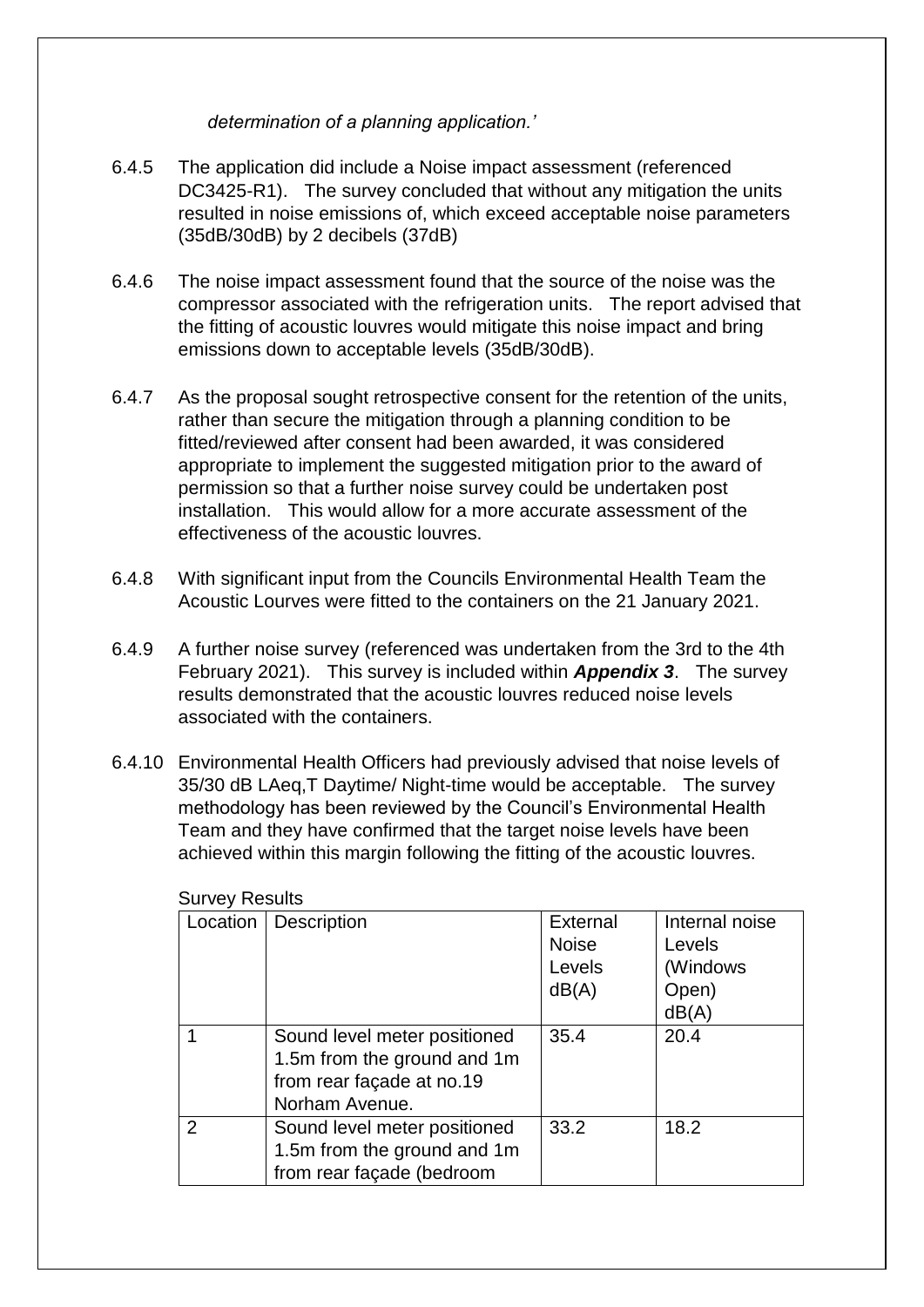| window) at no.17 Norham |  |
|-------------------------|--|
| Avenue.                 |  |

6.4.11 As such, whilst the compressors do make a noise, and this noise may be audible from neighbouring residentials properties, following the installation of the acoustic louvres the noise emissions have been significantly reduced to what are now considered to be acceptable noise levels to avoid significant noise and disturbance to residential properties. On this basis the application proposals would not result in significant adverse harm to nearby residential properties and a reason for refusal could not be substantiated in this instance.

# 6.5 Parking highways and transport

6.5.1 The containers are sited within an existing storage and delivery compound and as such will not be at the expense of any parking provision.

# **7. Summary**

- 7.1 In terms of its scale, siting and visual appearance the containers are acceptable.
- 7.2 The proposal does not give rise to any material harm to the natural light, the privacy, or the outlook currently enjoyed by the occupants of the neighbouring residential properties.
- 7.3 Following the installation of acoustic louvres to mitigate the noise emissions associated with the containers, target noise levels have been achieved.

# **8. Conclusion**

8.1 It is recommended that planning permission be granted subject to conditions set out below.